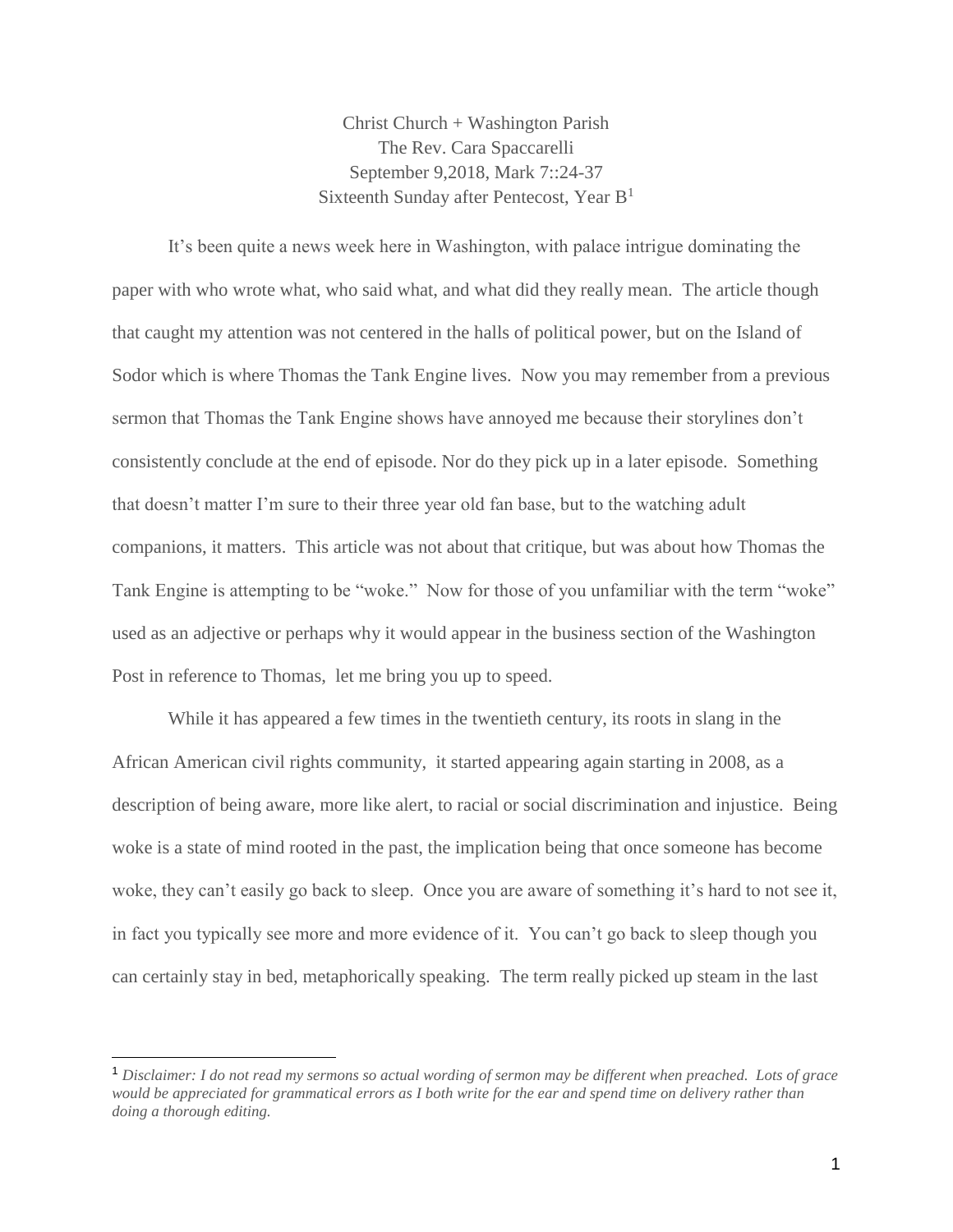few years in the rise of Black Lives Matter and a growing sense of racial injustice across the U.S. Sure the -ism ills have often been acknowledged, but the extent that they affect the everyday life of communities, friends, and our neighbors and us that was less acknowledged. "Woke" became a shorthand way for people of all races to calling out society's systemic injustices. The hashtag #staywoke became a way of encouraging people to pay political attention and keep paying attention. Its popularity has meant that it also now used in reference to being aware/alert to a broad range of social issues.

Which is how Thomas the Tank Engine got to be described as woke, or at least hopes that will be how he is described in the future. The article talks about how writers of the show have met with officials at the United Nations to see how Thomas can be more "woke" and help their young audience to be more socially aware. The partnership led to a decision for the writing of ten episodes around the themes of education, sustainable communities, responsible consumption, and gender equity. And the introduction of a more diverse crew of characters including an African car named Nia and a Chinese engine named Hong- Mei who will be making their appearance on the British island. Thomas will soon have his "woke" moment, 3 yr old style.

Today's gospel is Jesus' "woke" moment. Jesus was well aware of race and economic injustice in his own time - his parables and teachings make that clear. But this is the story where we see him become aware of how prejudice affects him personally - the way it hardens his heart. It gets close to home. Even the son of God isn't immune to the insidious effects of racism. The desperate woman who comes to Jesus in the text is SyroPhoenician, a Gentile, a non-Jew. Now Jews were regularly around Gentiles. Jerusalem itself was a hub of multiple ethnicities, and Jesus frequently travels through predominantly Gentile regions. Jesus would have also been taught how Jews had a special relationship with God and a regular prayer in his life would have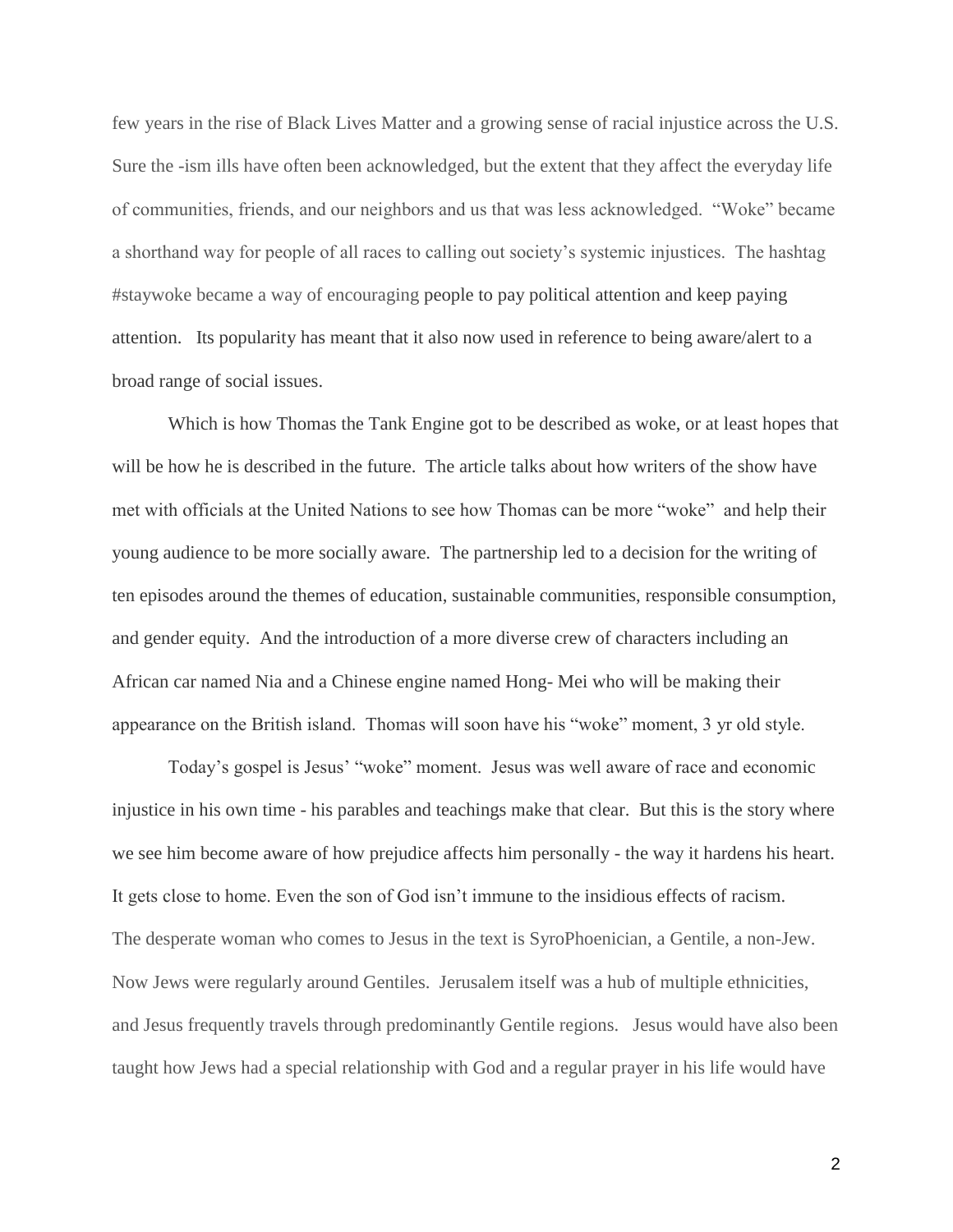been one of gratitude that he was born a Jew and not a Gentile. Think about how that would shape Jesus' perception and feelings towards Gentiles. In a moment of fatigue it comes to the surface in Jesus, and in this passage, Jesus refuses the Syrophoenician woman and calls her a dog, a racial slur for Gentiles at the time. But when this woman, in her boldness, confidence, desperation, persists and repeats the slur back to him, "But even the dogs get table scraps," Jesus wakes up. He heard not only the desperation of her reality, but heard the brokenness in his reality. This woman is a child of God, as worthy and as unworthy of God's grace as all the rest of us. Not to be discounted for any reason.

"For saying that, you may go – your daughter has been healed." It is the only time recorded in the gospels in which Jesus changes his mind. It doesn't take me much to imagine how Jesus felt in that moment. I've felt it too when confronted with my own prejudice, my own part in perpetuating the divisions of our society rather than interrupting them. Embarrassment.

Defensiveness - here's all the reasons that you are wrong or you misunderstood me Fatigue - does it always have to be about this?

And where Jesus moves much quicker than I tend to - Aha - being woke. I see something that I didn't see before, and this awareness is both devastating and empowering.

Today we are baptizing two children into the Christian faith. It's actually the 100th and 101st baptisms that we've done in my little over 8 years here. Which is a great thing to begin our program year with! The growth of the church and remembering our baptismal vows that express what it means to live as a Christian. And you can see how four out of five questions connecting with being "woke." Will you persevere in resisting evil? Will you proclaim by word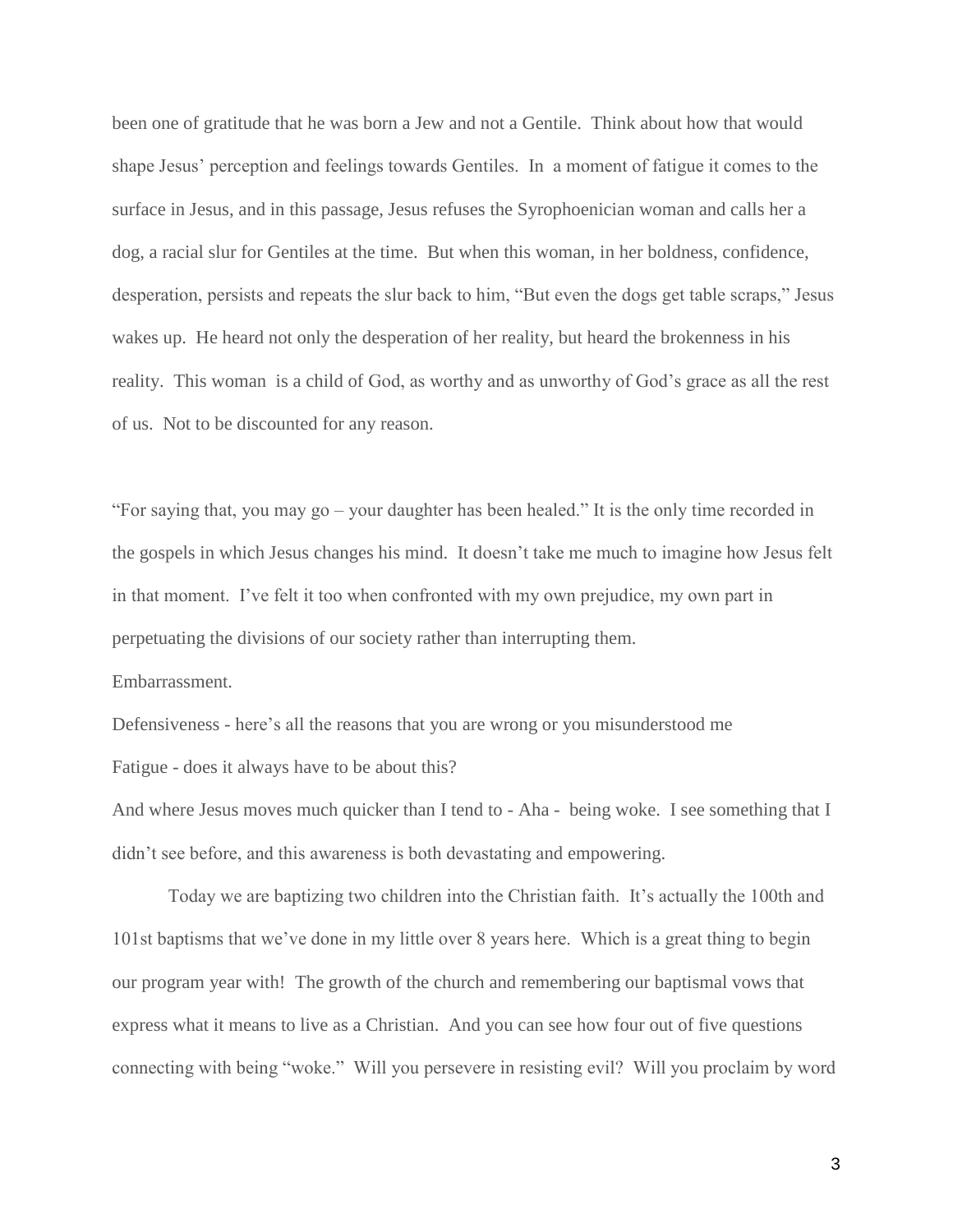and example the good news of God in Christ? Will you seek and serve Christ in all persons?, Will you strive for justice and peace and respect the dignity of every human being? And the first question, "Will you continue in the apostles' teaching and fellowship, in the breaking of the bread, and in the prayers?" is essential to being able to do the other four. It is what supports us in staying woke as Christians. It doesn't just do it automatically, but it puts us in a posture - a posture of prayer, a posture of openness, a posture of receiving and offering grace, it combats our hardening of hearts - that opens us to doing the uncomfortable work of confronting the -isms of our community and the manifestations of it in us.

I've been doing a lot more reading the last few years by authors of color and on some of the social injustice issues in our society, and I feel better informed and more open to confronting the things inside me and around me that perpetuate the social divisions and injustice around me. Yet I failed this past weekend. We were at the Minnesota State Fair, and there was a Black Lives Matter booth offering literature, selling clothes, even a bright pink Black Lives Matter baby onesie. In this sea of mainly white people, no one was going up to this booth. And every time I passed it, I thought, I should go up to this booth and just thank them for being here. But I didn't. I didn't because I didn't know how those at the booth would perceive that comment; I knew my kids would be hanging on me and would probably be disruptive. I just felt uncomfortable. I had literally just finished a book called Raising White Kids talking about how to raise race-conscious children to see and fight racism, and this would have been a great opportunity to practice that, and this group was purposefully intentionally present at this place and this time to engage people, and yet I couldn't get over the minimal barriers of discomfort in me. The people working that booth are probably no worse off because I didn't take 2 minutes to